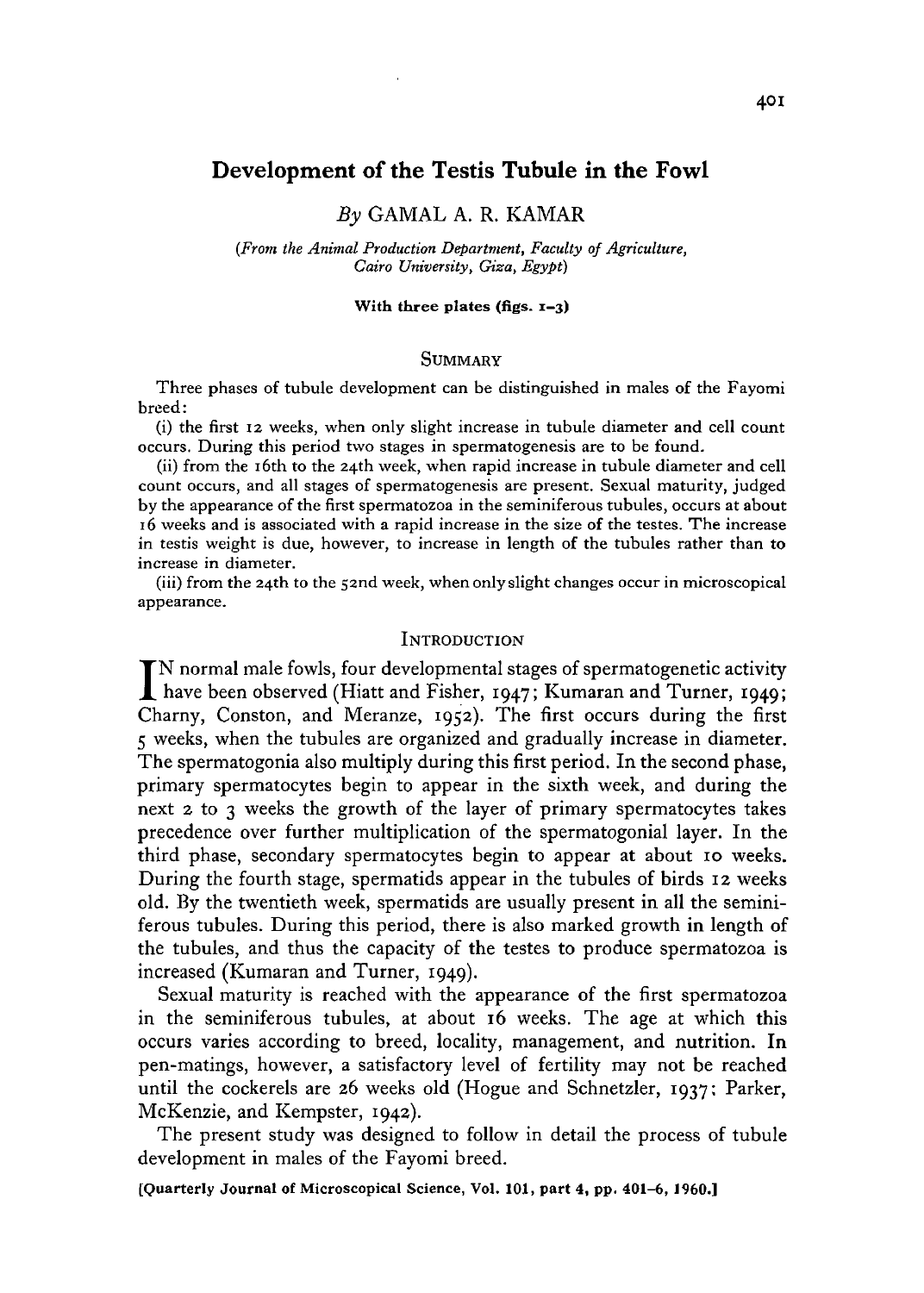# MATERIAL AND METHODS

Thirty-nine Fayomi males were killed at ages ranging from 4 to 52 weeks at intervals of 4 weeks. Up to the time of killing they received normal, balanced rations, and rearing and management were standard. Groups of these birds were weighed alive and then killed in groups of  $\alpha$  at the following ages and on the following dates:

| Age in<br>weeks                                    | Date of killing                                                                          | Age in<br>weeks                                  | Date of killing                                                                  |
|----------------------------------------------------|------------------------------------------------------------------------------------------|--------------------------------------------------|----------------------------------------------------------------------------------|
| $\frac{4}{8}$<br>12<br>16<br>20<br>$\frac{24}{28}$ | 2 December<br>28 December<br>25 January<br>22 February<br>20 March<br>24 April<br>I June | 3 <sup>2</sup><br>36<br>40<br>$^{44}_{48}$<br>52 | 21 July<br>18 August<br>15 September<br>18 October<br>15 November<br>14 December |

The testes were dissected out and weighed immediately on a torsion balance. The average weight of the pair of testes per bird at each age (given in the Appendix, p. 405) was calculated by dividing the total weight of right and left testes from all three males at each age by three.

Samples were taken from the middle of each of the two testes of the three individuals in each age-group. The samples were fixed in Bouin's fluid, washed, dehydrated, cleared, embedded in paraffin wax, sectioned at 10  $\mu$ , stained with haematoxylin and eosin, and mounted in Canada balsam. Sections from each age-group were examined microscopically, and the different stages of spermatogenetic activity were noted. Microscopical examination was carried out with a projector microscope. The number of seminiferous tubules in each projector field was counted, and the number per square cm of section was calculated. The diameters of the seminiferous tubules were measured in microns. For this purpose tubules were usually chosen that were circular in cross-section; when oblique sections were measured, the diameters of the shorter and longer axes were averaged.

The number of seminiferous tubules was determined in 120 separate microscopical fields from 10 slides for each right and left testis of each of the 3 individuals.in each age-group. The number of cells per tubule was also counted in one of the seminiferous tubules in each of these microscopic fields. To standardize the counts, tubules of circular section were chosen. Sections and microscopical fields in which shrinkage due to fixation was evident were avoided. Photographs of one of the sections in each age-group were taken with the projector objectives  $\times$  10 and  $\times$  30.

FIG. I (plate). Sections of testes. A, at 4 weeks, autopsied 2 Dec.

B, at 8 weeks, autopsied a8 Dec.

C, D, at 12 weeks, autopsied 25 Jan.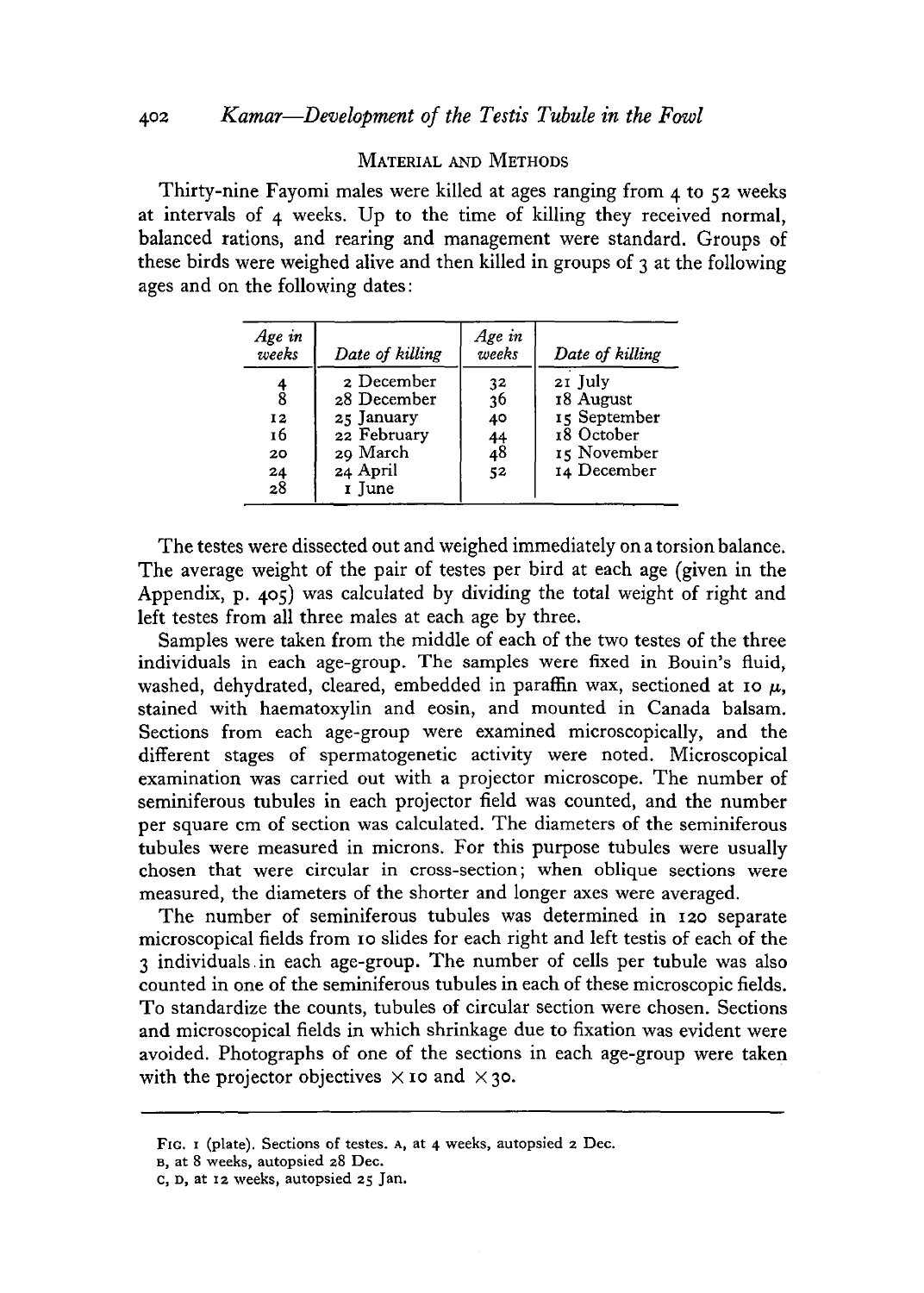

FIG. I G. A. R. KAMAR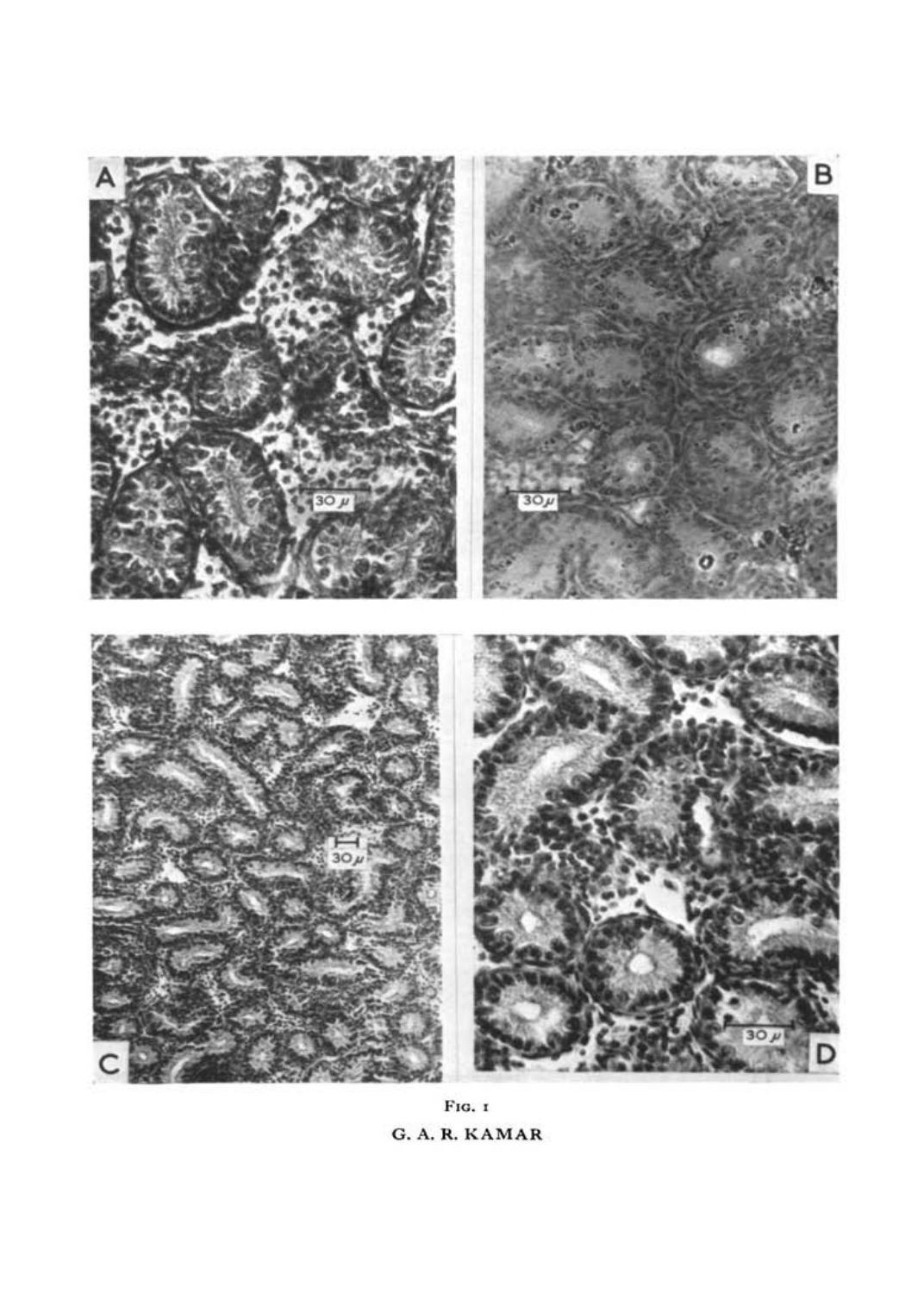

FIG. 2 G. A. R. KAMAR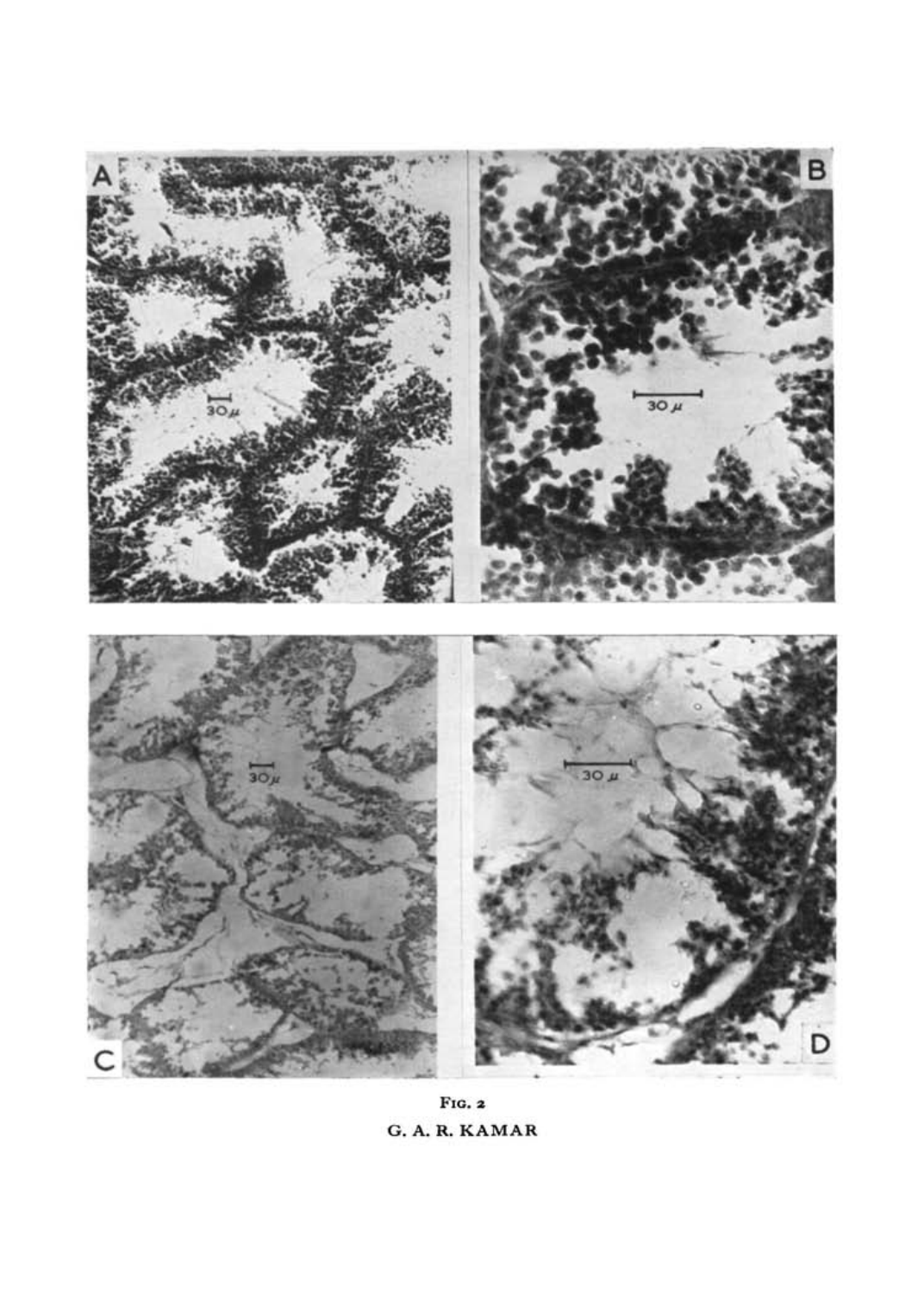#### **RESULTS**

*At 4 weeks.* Seminiferous tubules were lined for the most part with a single layer of spermatogonial cells. Primary spermatocytes were occasionally seen. In some tubules the lumen was beginning to form, and some were markedly coiled. The stroma was abundant and fibrous, full of interstitial cells (fig. 1, A).

*At 8 weeks.* Mitotic activity was now evident and the number of primary spermatocytes had increased. Approximately half the tubules showed a small lumen. The stroma, full of interstitial (Leydig) cells, was more abundant than at the previous age. The tubules were coiled, but the majority were still circular in cross-section (fig. 1, B).

*At 12 weeks.* Spermatogonial cells were more numerous and larger than before. Considerable numbers of advanced primary spermatocytes were also observed. In most tubules, the lumen was well developed. Interstitial cells were still abundant, and the stroma was extensive and fibrous (fig. 1, c, D).

*At 16 weeks.* The seminiferous tubules were now lined with several layers of cells: two layers of large spermatogonial cells, several layers of primary spermatocytes, and moderate numbers of secondary spermatocytes. A few spermatids were found in clusters with occasional spermatozoa among them. Sertoli cells were rare. The lumen was large and well developed in all tubules. Stroma and Leydig cells were now sparse but well formed (fig. 2, A, B).

*At 20 weeks.* In most regions the seminiferous tubules were now lined with 2 or 3 layers of spermatogonial cells. There were several scattered layers of primary and secondary spermatocytes, of which the secondary were the more abundant. Large numbers of spermatids were present, scattered in clusters. These were accompanied by moderate numbers of mature spermatozoa, extending towards the lumen and clumping round the scattered Sertoli cells. The lumen contained some loose spermatozoa. Most of the tubules were coiled and their cross-sections were elongated in shape. The large intertubular spaces contained only a few, well-formed, interstitial cells and but little stroma (fig. 2, c, D).

*From 24 to* 52 *weeks.* The variation in testis components in the different age-groups from 24 to 52 weeks was insignificant. The slight changes observed may indeed be due to other factors than age, such as seasonal variation in climatic or other environmental conditions. These age-groups, represented by sections at 28 weeks (fig. 3, A, B) and at 36 weeks (fig. 3, c, D), showed the highest spermatogenetic activity of all the age-groups studied. All stages of spermatogenesis were shown, with abundance of cells of all types, including ripe spermatozoa, and lumina full of spermatids and spermatozoa; the large intertubular spaces were full of well-developed interstitial cells and stroma.

It must be emphasized, however, that overlap occurs between the different phases in sections from different individuals at the same age. Cells of later

FIG. 2 (plate). Sections of testes. A, B, at 16 weeks, autopsied 22 Feb.

c, D, at 20 weeks, autopsied 29 March.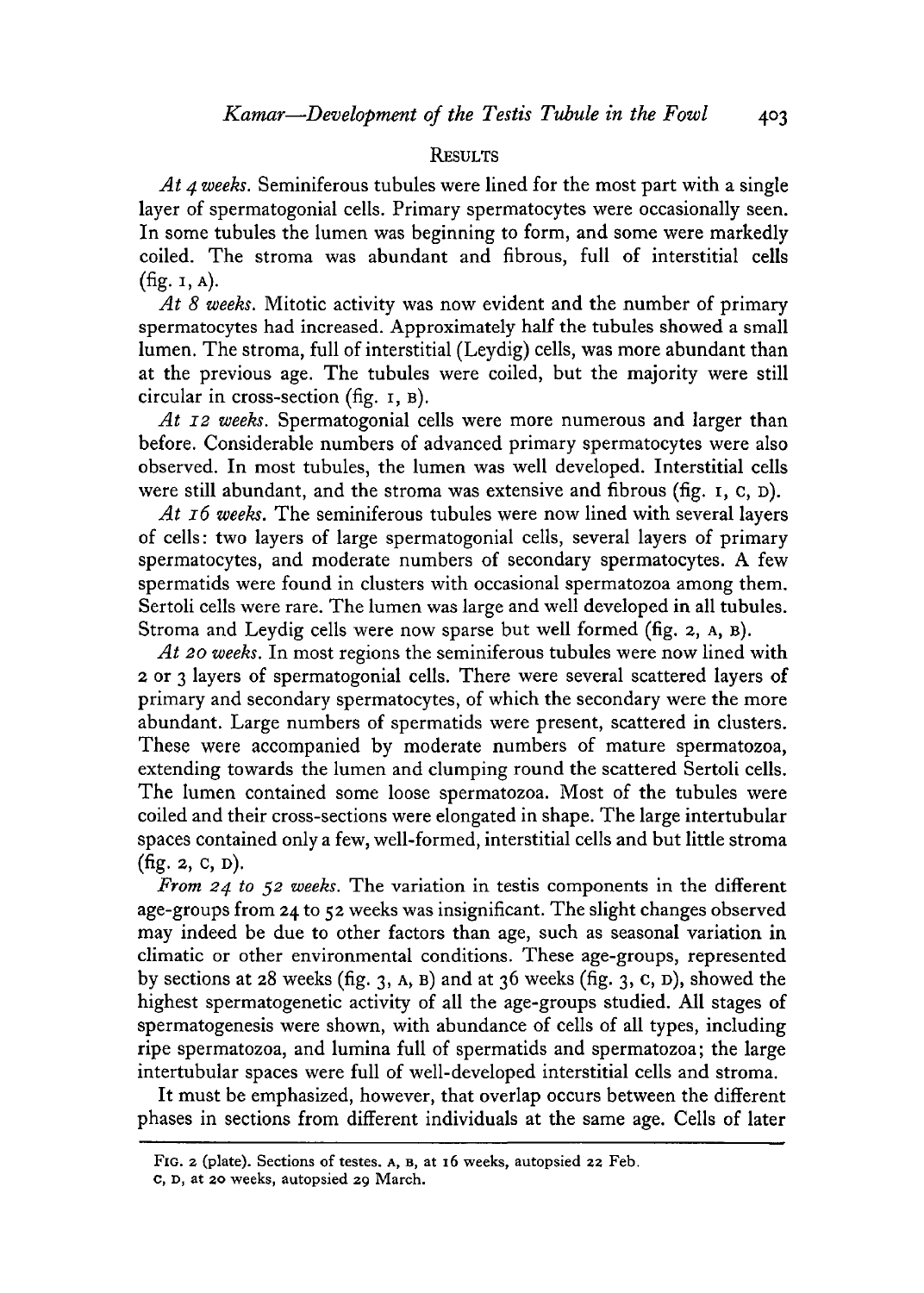## 404 *Kamar*—*Development of the Testis Tubule in the Fowl*

stages may be observed at earlier ages in the testes of certain individuals, and some sections depart from the general average of all the individuals.

*Numbers of tubules and cells.* The average diameters of seminiferous tubules at 4, 8, and 12 weeks, were 44, 45 and 59  $\mu$ , respectively (see Appendix, p. 405). The numbers of tubules per square cm at the same ages were 30,125, 31,940, and 20,067, with little variation. At these ages there was no indication of cell-division; the number of cells per tubule section was approximately constant. Over the period from 16 to 24 weeks of age, however, the tubules



FIG. 4. Graph showing changes in the seminiferous tubules during development. Continuous line, number of cells per tubule section; broken line, diameter of tubules  $(\mu)$ .

increased greatly in diameter, reaching values of 139, 150, and 215  $\mu$  at 16, 20, and 24 weeks respectively. At the same time, marked spermatogenetic activity occurred, resulting in increased numbers of cells, averaging 220, 232, and 536 cells per tubule section at these ages. Owing to the increase in tubule diameter, the number of tubules per square cm decreased markedly during this period, reaching values of 2,416, 2,292, and 1,513 respectively for the three ages of 16, 20, and 24 weeks.

When tubule-diameter or cell-number is plotted as ordinate and age as abscissa (fig. 4), a typical S-shaped growth curve is obtained for both. Three phases of tubule growth can then be distinguished: in the first phase tubule diameter and cell count are apparently constant, from the fourth to the twelfth week; the second phase, from 16 to 24 weeks, coincides with the

FIG. 3 (plate). Sections of testes. A, B, at 28 weeks, autopsied 1 June, c, D, at 36 weeks, autopsied 18 Aug.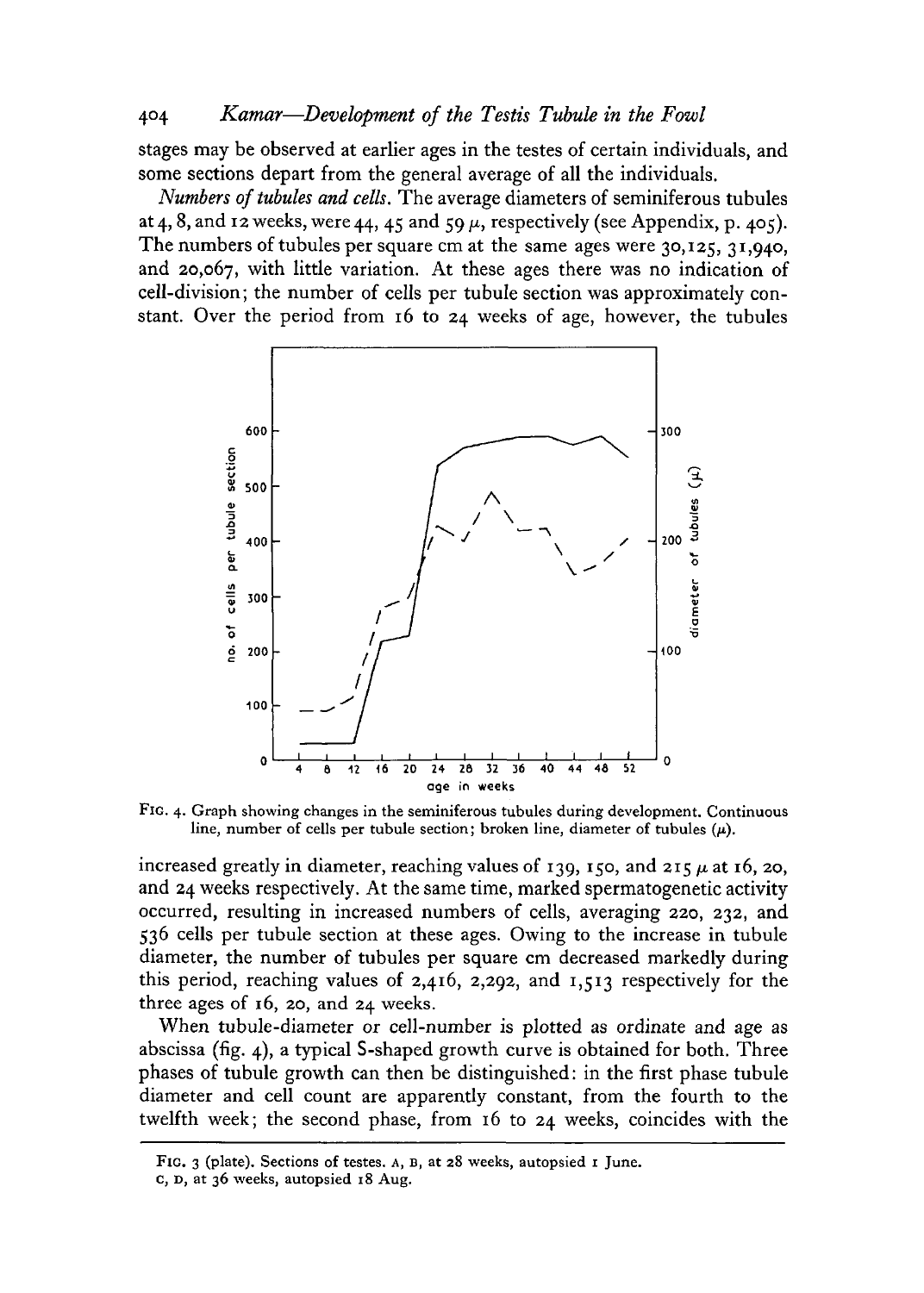

FIG. 3 G. A. R. KAMAR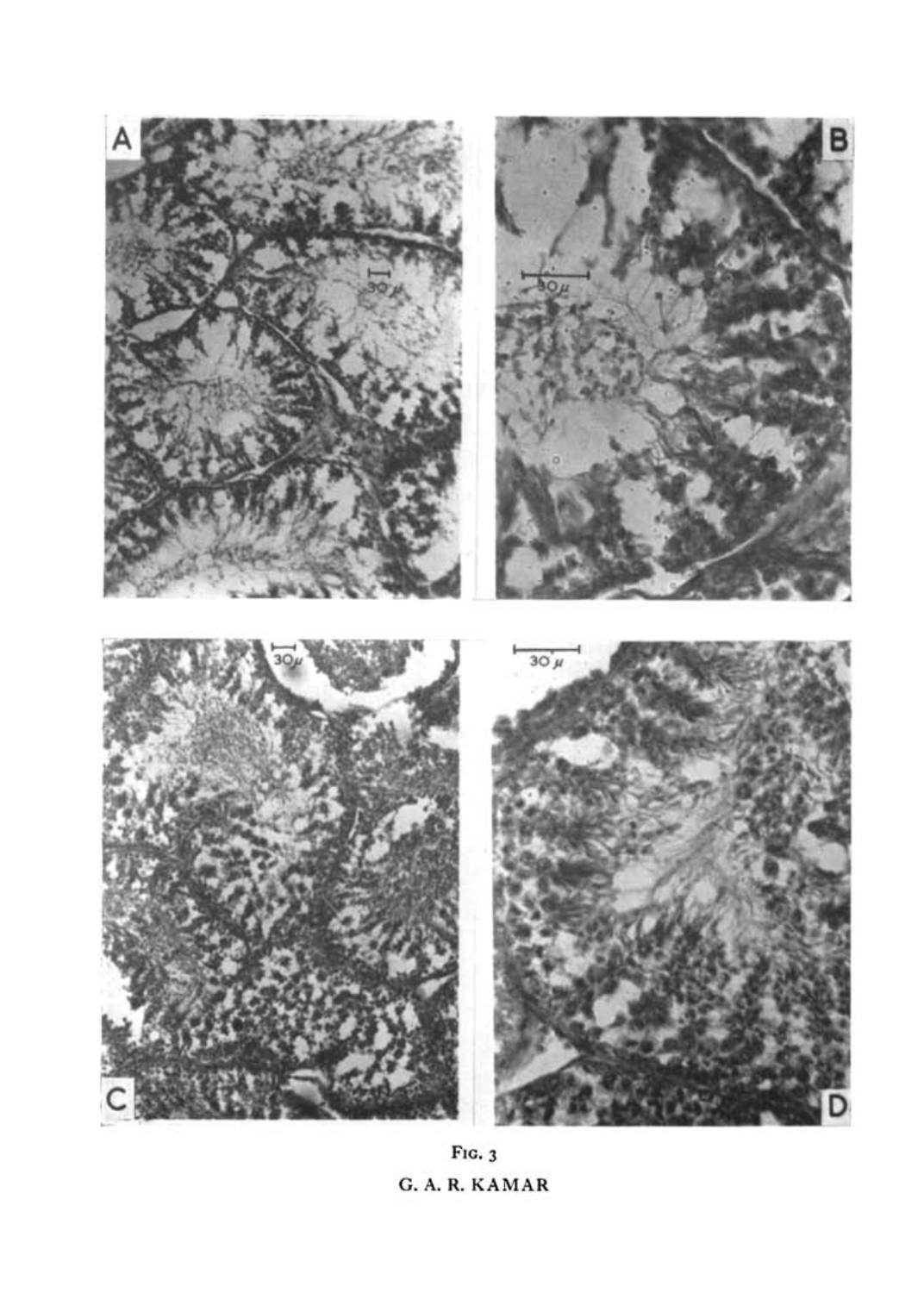period of greatest increase in testis weight; in the third phase, from 28 to 52 weeks, maturation processes are accompanied by increase in testis weight, but there is no systematic change in tubule size and cell number.

### **DISCUSSION**

The period of greatest testis growth was shown to coincide with that in which the seminiferous tubules are at their largest and contain the largest number of cells per tubule section. The rapid increase in testis weight is mainly due, however, to increase in length of the tubules, rather than to increase in diameter. In other studies (Hiatt and Fisher; Kumaran and Turner; Charny, Conston, and Meranze), the formation of different types of spermatogenetic cells has been observed to occur in sequence throughout four stages. These stages were distinguished, however, by the incidence of successive stages in spermatogenesis, whereas the present study has distinguished developmental phases based on cell numbers and tubule-development. It is probable that four stages of spermatogenetic activity occur in Fayomi males as in other fowl. Phase I as defined here includes two stages of spermatogenesis, for example, while in phase II all stages of spermatogenesis are present.

### APPENDIX

| Age in<br>weeks | Av. weight of<br>pair of testes* | No. of tubules<br>per $cm2$ of T.S. <sup>+</sup> | Av. diam. of<br>tubulet | Av. no. of cells<br>per tubule section § |
|-----------------|----------------------------------|--------------------------------------------------|-------------------------|------------------------------------------|
|                 | (g)                              |                                                  | $(\mu)$                 |                                          |
|                 | 0.020                            | 30,125                                           | 44                      | 28                                       |
| $\frac{4}{8}$   | 0.103                            | 31,940                                           | 45                      | 28                                       |
| 12              | 0.179                            | 20,067                                           | 59                      | 3 <sup>1</sup>                           |
| 16              | 2.000                            | 2,416                                            | 139                     | 220                                      |
| 20              | 7.864                            | 2,292                                            | 150                     | 232                                      |
| 24              | 11'017                           | 1,513                                            | 215                     | 536                                      |
| 28              | 17.183                           | 2,022                                            | 200                     | 569                                      |
| 32              | 19.867                           | 1,385                                            | 245                     | 581                                      |
| 36              | 17.433                           | 1,774                                            | 200                     | 591                                      |
| 40              | 16.800                           | 1,655                                            | 214                     | 587                                      |
| $^{44}_{48}$    | 15.500                           | 2,084                                            | 167                     | 471                                      |
|                 | 18.467                           | 2,053                                            | 178                     | 489                                      |
| 52              | 15.000                           | 1,770                                            | 202                     | 554                                      |

# *Histological changes in testes with age (average of 3 males at each age)*

\* Average weight of the pair of testes from one male obtained by dividing the total weight of right and left testes from three birds by three.

f Average number in 120 microscopic fields.

I Average of 100 seminiferous tubules.

§ Average of 120 seminiferous tubules.